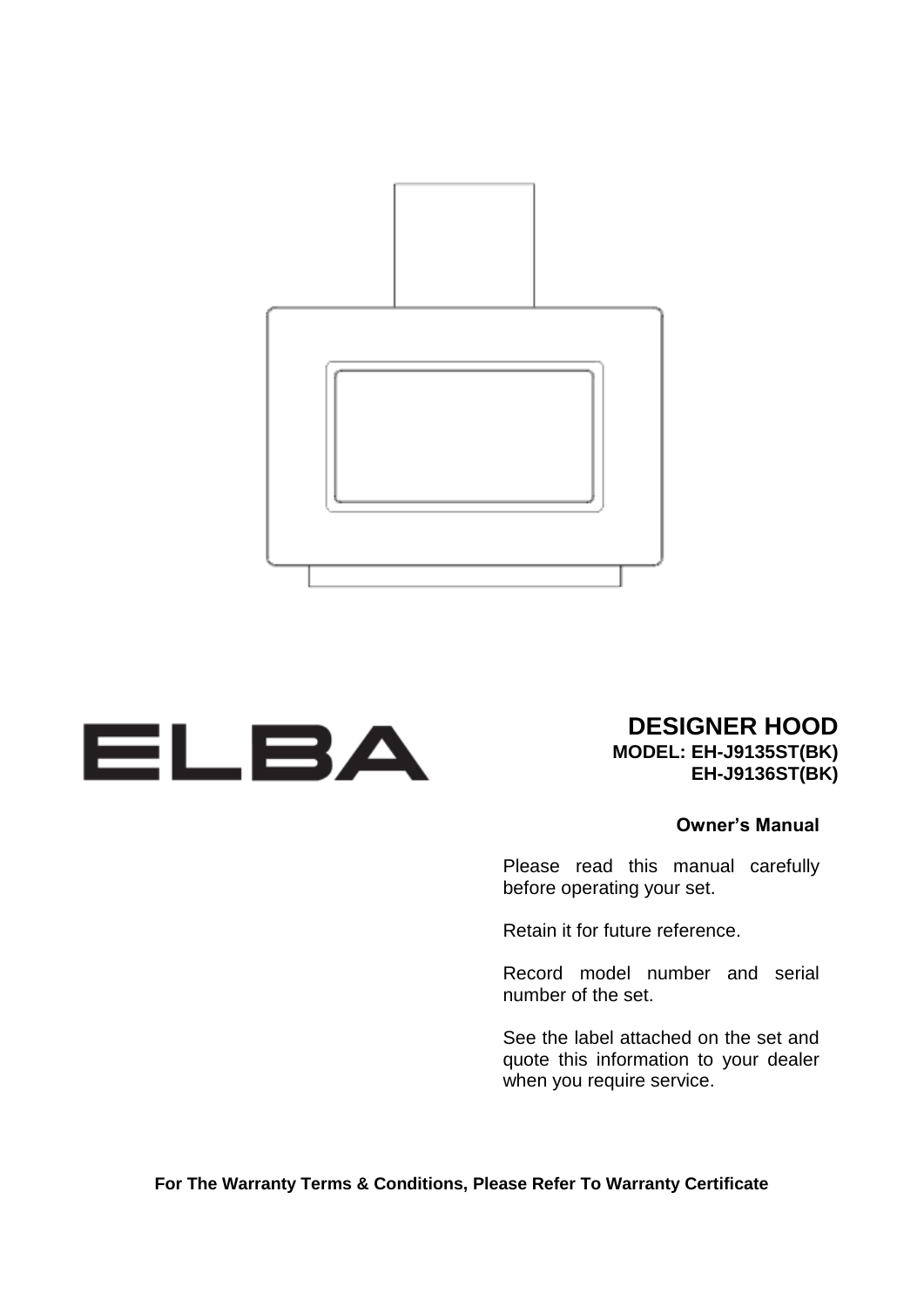Please read this instruction carefully. It is advisable to keep this instruction manual in a safe place for future reference.

## **SAFETY PRECAUTIONS**

- **1.** Keep electrical appliances out of reach from children. Do not let them to operate the appliances without supervision.
- **2.** To protect against the risk of electrical shock, do not immerse the product, power cord or plug into water or any other liquid.
- **3.** This product is for household and indoor use only.
- **4.** This product is not intended for use by person (including children) with reduced physical, sensory or mental capabilities unless they have been given supervision or instruction concerning use of the appliance by a person responsible for their safety.
- **5.** If the power cord or plug is damaged, it must be replaced by the service centre or a qualified service technician to avoid hazard.
- **6.** Before installation, check if the mains supply voltage is matched with the voltage stated on the rating plate of the cooker hood.
- **7.** There must be adequate air ventilation of the room when the cooker hood is used with the cooking appliances with burning gas or other fuels.
- **8.** Ensure that the installation of exhaust complies with the standard of local building, gas and electrical authorities.
- **9.** Do not ignite flames in the pans.
- **10.**There is a risk of fire if cleaning is not carried out in accordance with this instruction.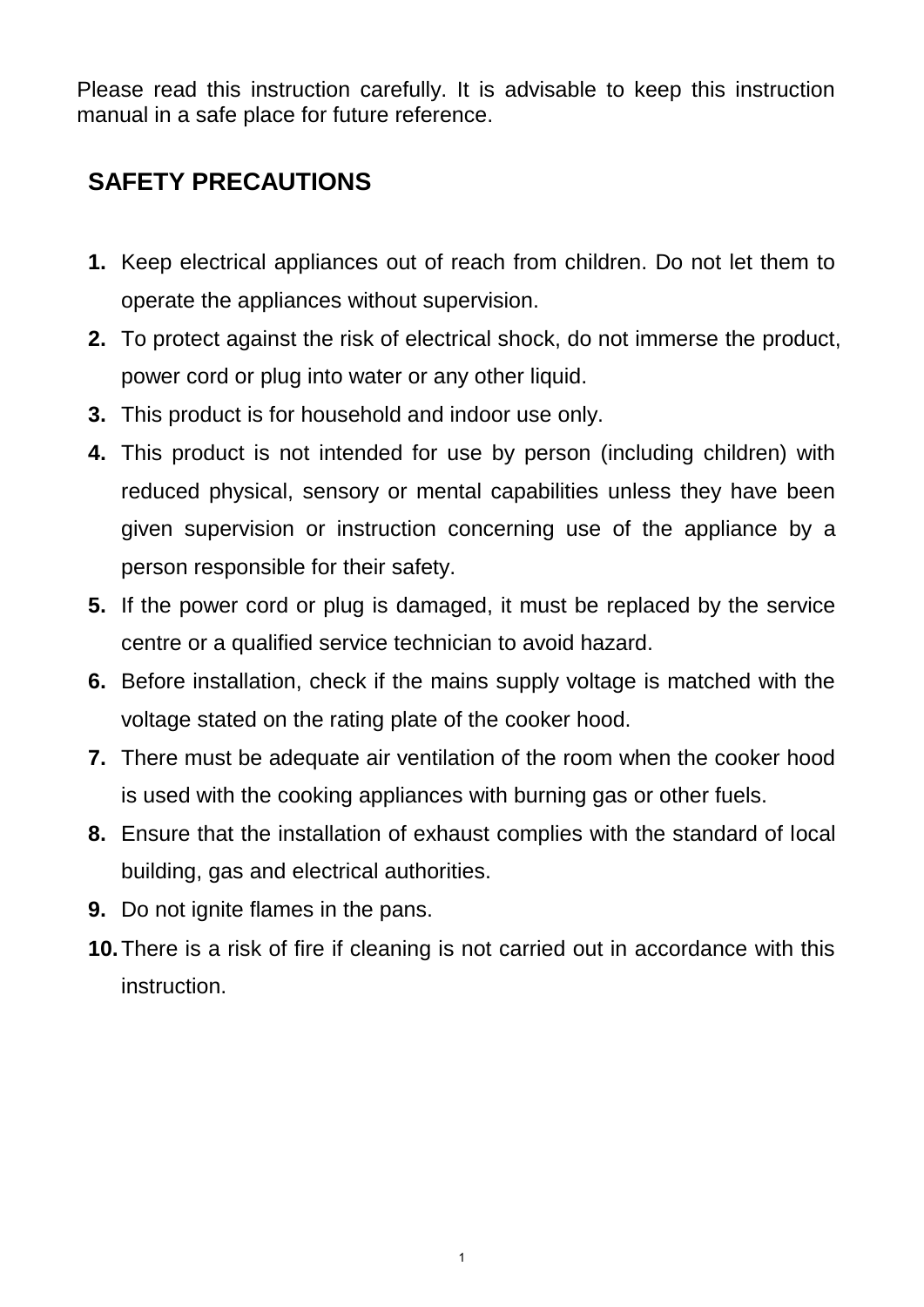# **ASSEMBLY INSTRUCTIONS**

Please check the following before installation:

- Installation of cooker hood must be carried out by an authorized or qualified technician.
- Remove all packaging materials from the cooker hood. Check and make sure that the cooker hood is not damaged.
- Please ensure the power supply has switched OFF when installing the cooker hood.
- For optimum air extraction, avoid having too many windows surrounding the cooker hood which will cause air convection.
- The optimum height for the installation is between 300 to 350mm which is measured from the bottom of the cooker hood to the top of the hob.
- Make sure the hood is in level after installation to avoid oil spill over from the oil cup.



- Before installing, determine the height between the bottoms of the cooker hood to the top of the hob. Mark on the wall to suit the bracket locations.
- Drill 3 holes with diameter of Ø8mm. Insert the screw anchors into the holes. Fix the mounting bracket and tighten the screws.

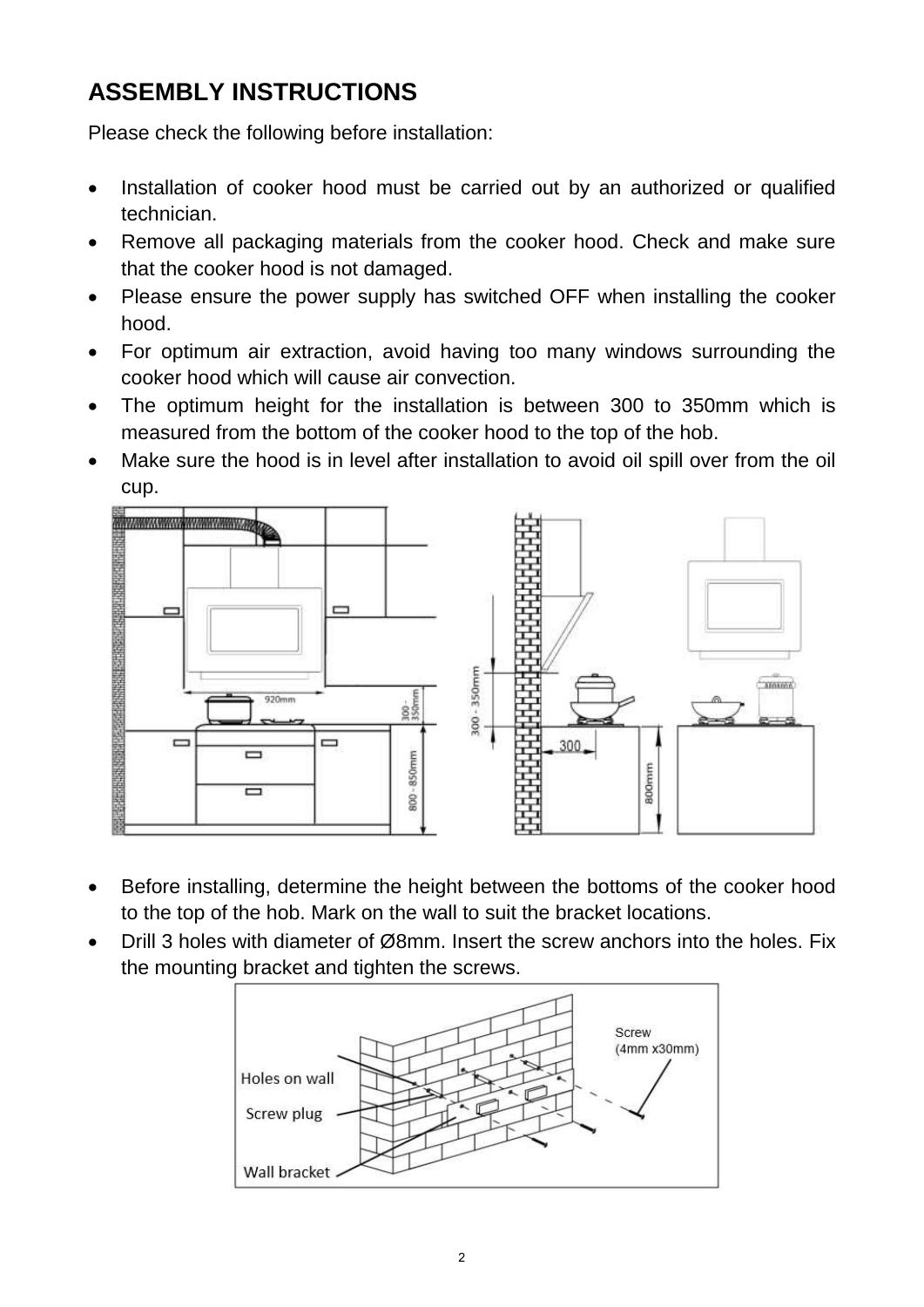- Hang the cooker hood on the mounting bracket and make sure the cooker hood is in level.
- Fix the exhaust ducting on the cooker hood. Install the oil cup on the cooker hood.



- Install the exhaust cover to the height required.
- Pull the upper exhaust cover upwards then install the fixing bracket to fix the exhaust cover position.



 Drill 2 holes with diameter of Ø8mm. Insert the screw anchors into the holes. Fix the mounting bracket and tighten the screws.



 Before connecting to the mains supply, ensure that the mains voltage corresponds to the voltage on the rating plate of the cooker hood.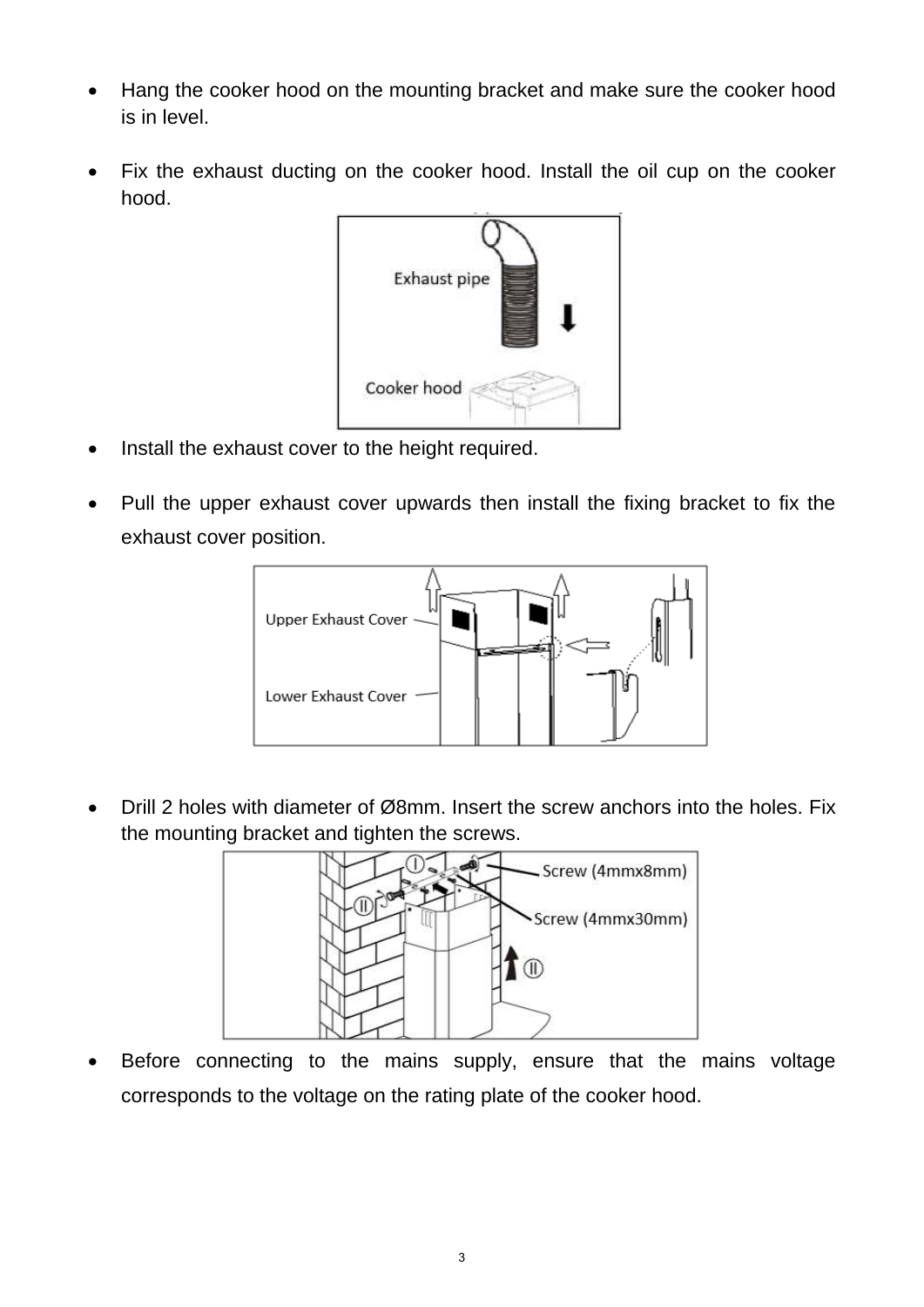#### **INSTALL THE CHARCOAL FILTER**

- Disconnect the power supply and then remove the baffle filter.
- Install the charcoal filter and lock the position by turning anti-clockwise direction to tighten.
- To remove the charcoal filter, turn clockwise direction to loosen.
- There are two charcoal filters provided and install on the left and right position.

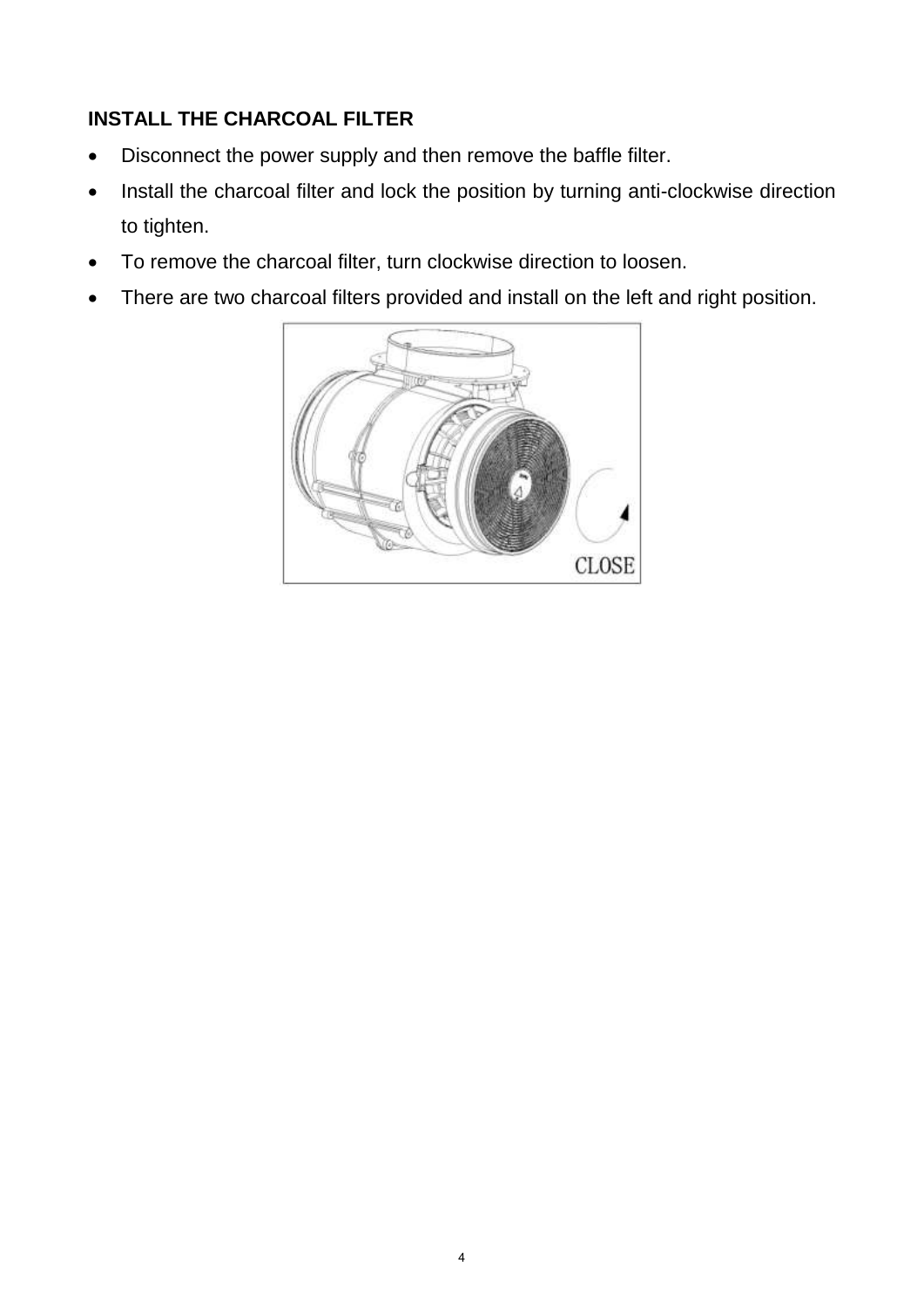## **PRODUCT DESCRIPTIONS**



- 1 Heat Cleaning Press to activate the heat cleaning function. Press again to deactivate the heat cleaning function.
- 2 Off / Low Fan Speed Control Press to turn off the cooker hood or decrease the fan speed.
- 3 Digital Display Display for current fan speed "1", "2", "3", and "4".
- 4 On / High Fan Speed Control Press to turn on the cooker hood or increase the fan speed.
- 5 LED Light Illumination Press to turn on the LED light. Press again to turn off the LED light.

### **OPERATING INSTRUCTIONS**

- 1 Press the ON button to start and operate the cooker hood in normal fan speed. Press the  $\pm$  button to operate the cooker hood at higher fan speed.
- 2 When the motor is running in normal or high fan speed, press  $-$  button to lower down the cooker hood fan speed. Press  $\equiv$  button until the end will turn off the cooker hood. (This function does not relate to the LED light illumination)
- 3 When the motor is running in normal or high fan speed, press  $\pm$  and • together to schedule the cooker hood to turn off after five minutes. Digital display will flashing and turn into countdown mode. Cooker hood will be turned off after five minutes. Press  $\pm$  and  $\pm$  together button again to deactivate this function.
- 4 Press the  $\bigoplus$  button to turn on the LED light. Press  $\bigoplus$  button again to turn off. (This function does not relate to the cooker hood motor)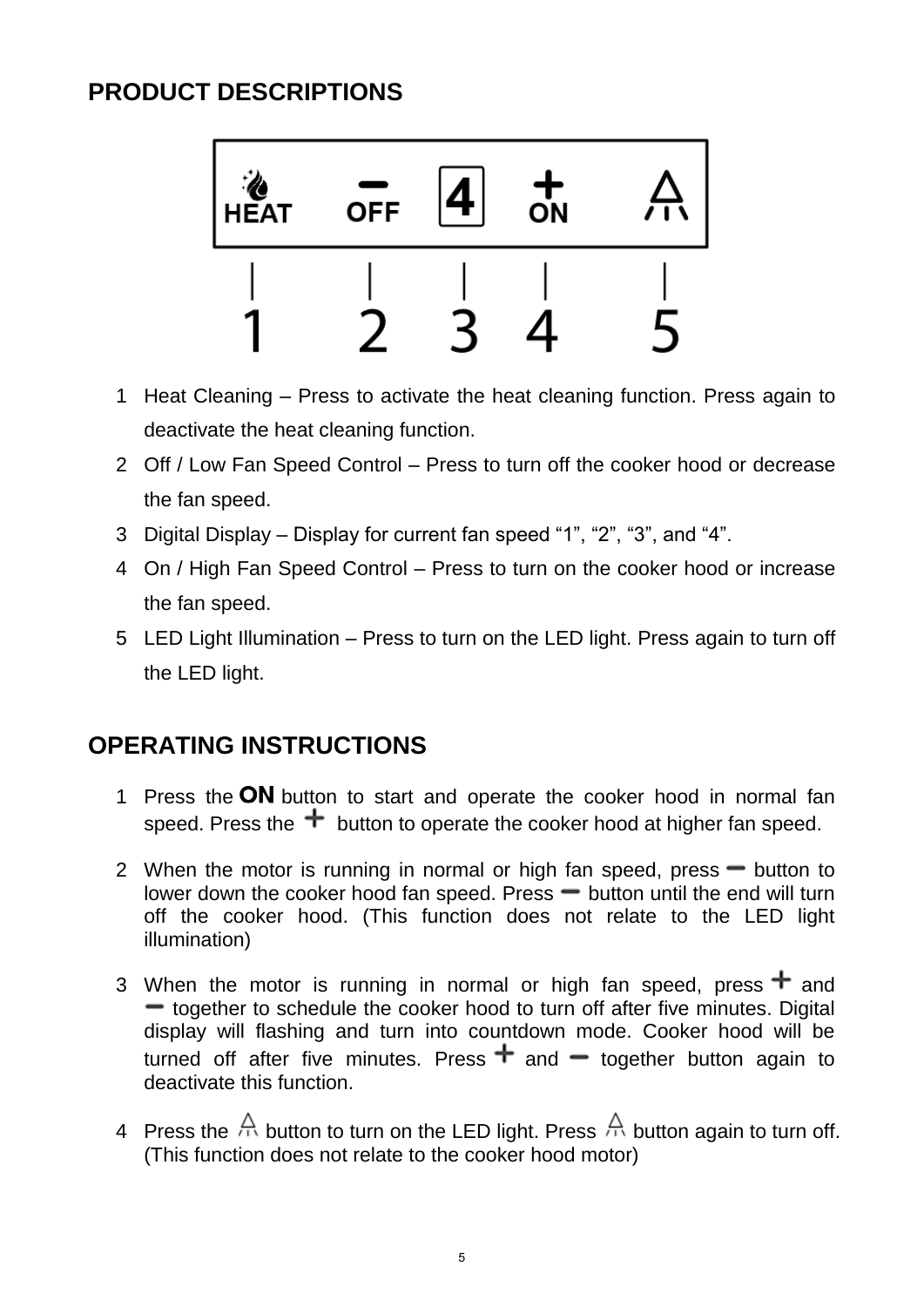# **HEAT CLEANING FUNCTION**

- 1 Press and hold the **button** for 3 seconds to activate the heat cleaning function.
- 2 The cooker hood will operate the heat cleaning function for 7 minutes.
- 3 The heat cleaning will start cleaning and running for 5 minutes, after that cooker hood will stop for the heating function and turn on the lower fan speed for final cool down.
- 4 The final cool down process will operate for 2 minutes and will turn off the cooker hood upon completed.
- 5 Press the  $\ddot{\bullet}$  button to deactivate the heat cleaning function.

## **CLEANING AND MAINTENANCE**

- The cooker hood must always be disconnected from the electricity supply before carrying out any maintenance.
- Clean the cooker hood with damp cloth, hot water and mild detergent. Do not use chemical, steel, wooden or abrasive cleaners to clean the cooker hood.
- Remove the oil cup in horizontal direction, wash in hot soapy water, dry and fit back into the cooker hood. Do not use the cooker hood without the oil cup installed.
- Avoid spilling water into the motor and electronic component.

#### **CLEANING THE BAFFLE FILTER INNER OIL CUP**

 Disconnect the power supply and then gently push the clip on the baffle filter to eject and use both hands to remove it carefully.



- Remove the oil cup on the motor for cleaning.
- Clean the baffle filter with household cleaning detergent to ensure the filters are free from dirt (clean the filter once every month).
- After cleaning, install back the oil cup to its original position and put the baffle filter in place.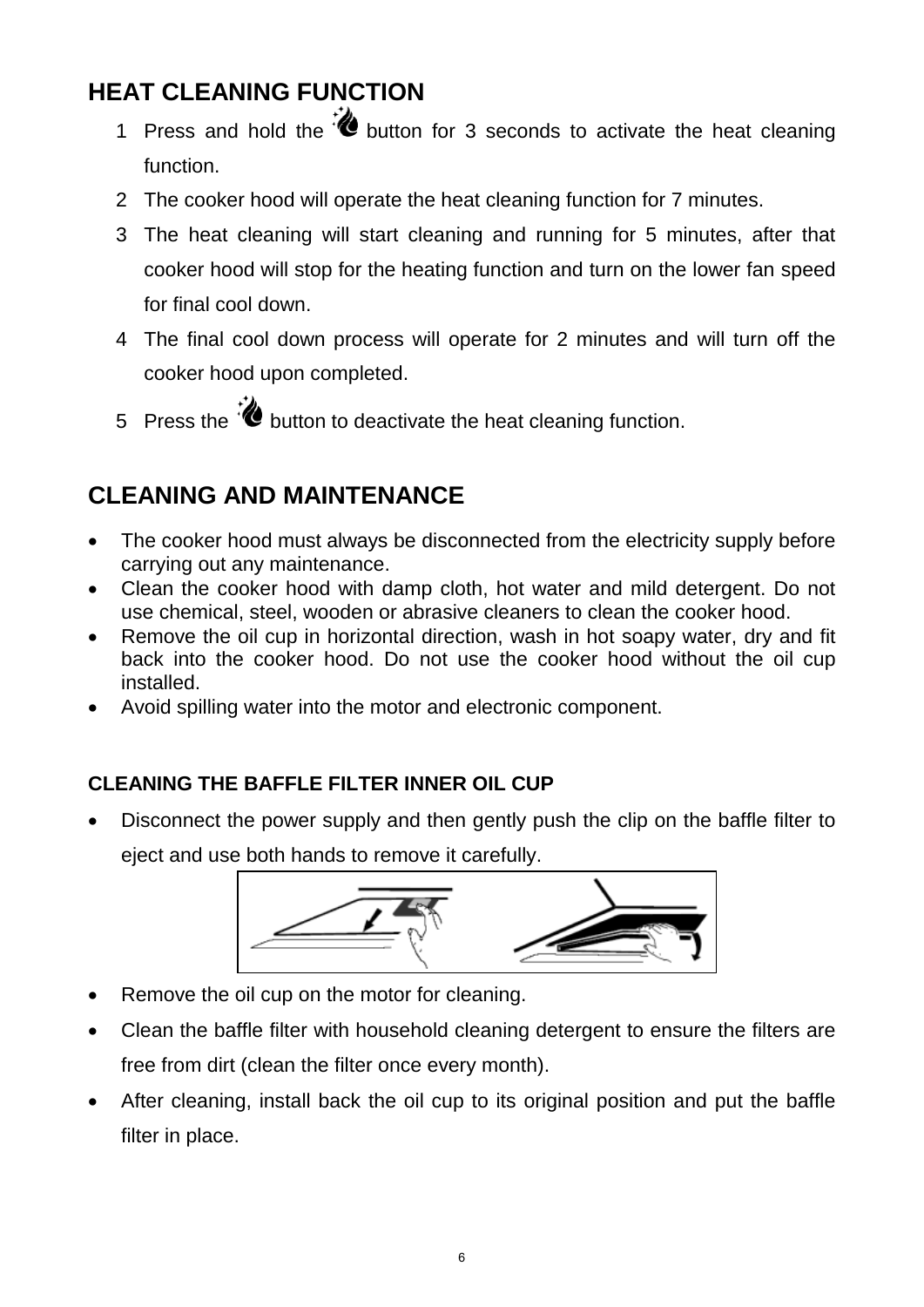# **TROUBLESHOOTING**

| <b>Malfunctions</b>                    | <b>Possible Root Cause</b>                                                  | <b>Checking</b>                                                                      |
|----------------------------------------|-----------------------------------------------------------------------------|--------------------------------------------------------------------------------------|
| <b>Weak Suction</b>                    | The distance is too far between<br>the cooker hood and cooking<br>appliance | Lower down the cooker hood<br>installation height but within the safety<br>guideline |
|                                        | Strong convection due to too<br>much ventilation                            | Shut off some of the windows or<br>doors                                             |
| Cooker hood and light<br>not function  | The power supply is not<br>connected                                        | Check if the plug is well connected<br>and the power is on                           |
|                                        | Power cord is damaged                                                       | Contact technicians for repair                                                       |
| Motor functions but<br>light not works | Light bulb is damaged                                                       | Contact technicians to replace a new<br>light bulb                                   |
| Light works but motor<br>not function  | The bearing may be damaged                                                  | Contact technicians for repair                                                       |
|                                        | The internal wires or motor<br>capacitor may be burnout                     |                                                                                      |
| Vibration on the<br>cooker hood        | The screw is loosen                                                         | Tighten the screws                                                                   |
| The cooker hood is<br>noisy            | Exhaust pipe surface is distorted                                           | Contact technicians to reinstall the<br>exhaust pipe                                 |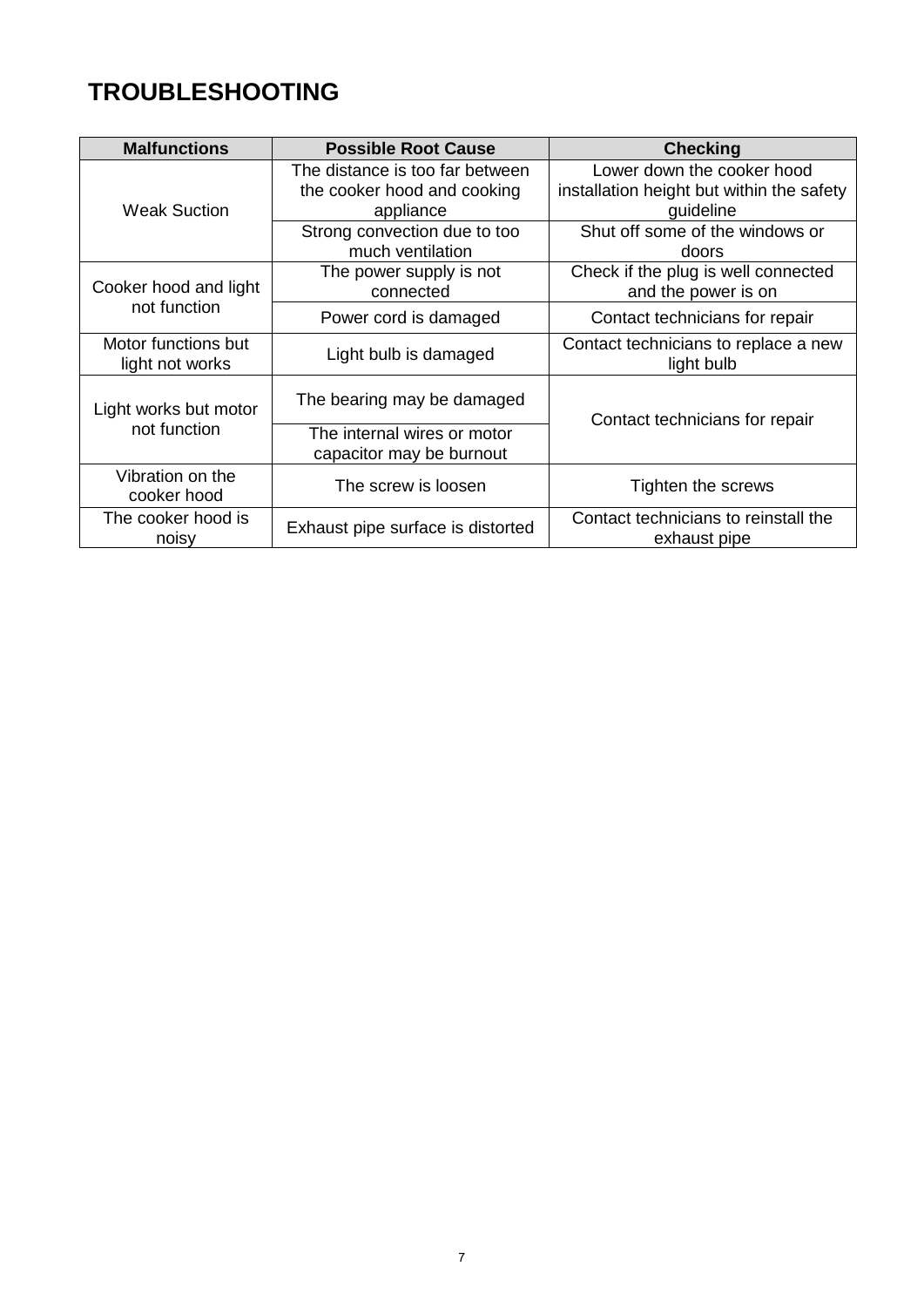### **MAIN SPECIFICATION**

| : EH-J9135ST(BK)                          |
|-------------------------------------------|
| : 220-240V/50Hz                           |
| $:8W \times 1$                            |
| : 1,400 $m^3$ /hr                         |
| :270W                                     |
| : 900mm (W) x 900-1,260mm (H) x 470mm (D) |
|                                           |
| : $EH$ -J9136ST(BK)                       |
| : 220-240V/50Hz                           |
| $: 1.5W \times 1$                         |
| : $1,400m^{3}/hr$                         |
| :270W                                     |
| : 900mm (W) x 900-1,260mm (H) x 418mm (D) |
|                                           |

#### **PRODUCT SIZE**



#### **NOTICE**

This product must not be disposed together with domestic waste. It has to be disposed at an authorized place for recycling of electrical and electronic appliances. By collecting and recycling waste, you help to save natural resources and make sure the product is disposed in an environmental friendly and healthy way.